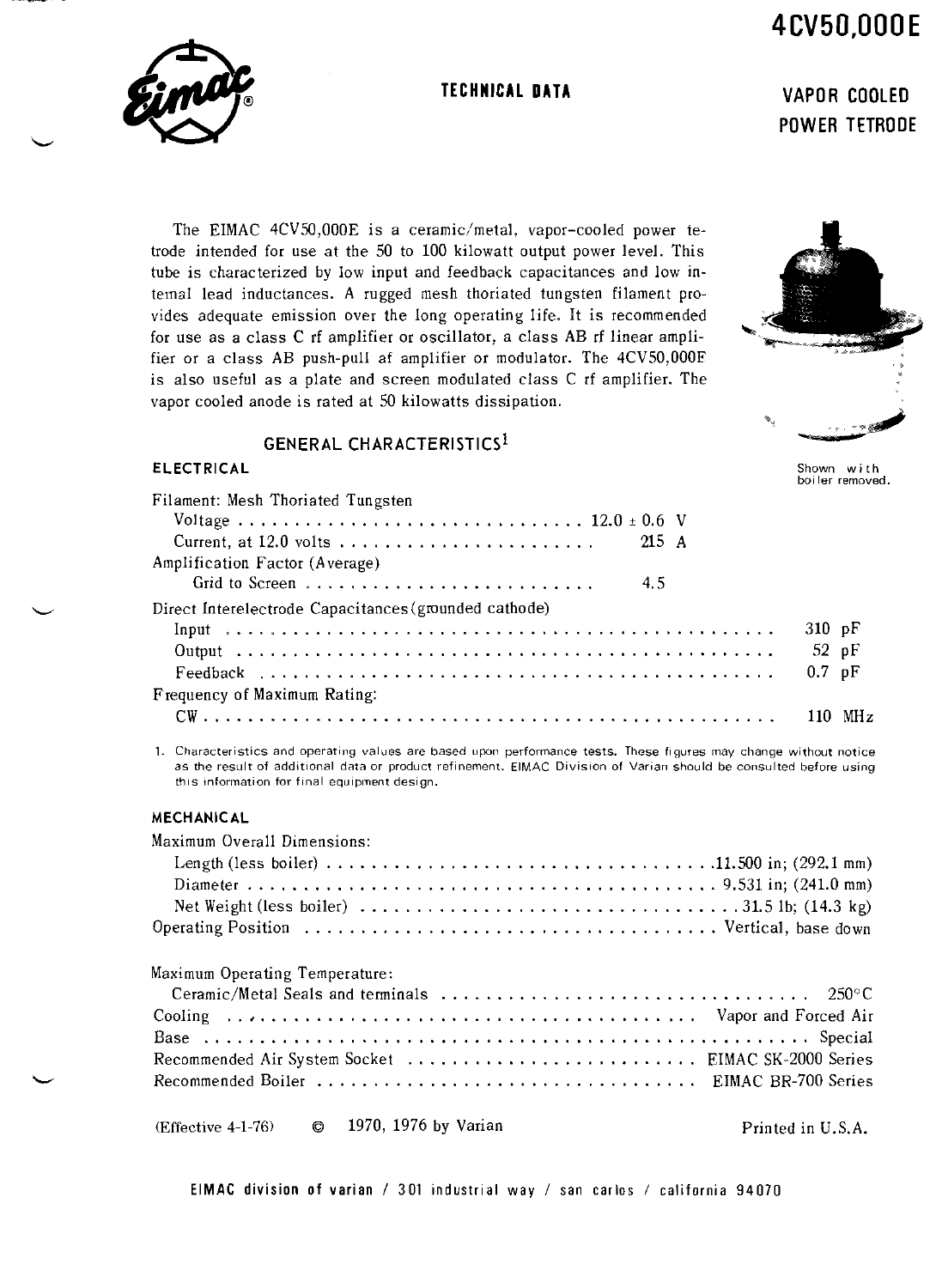

### **RADIO FREQUENCY LINEAR AMPLIFIER GRlD DRIVEN**

Class AB

ABSOLUTE MAXIMUM RATINGS:

| DC PLATE VOLTAGE 17,500 VOLTS |              |                    |
|-------------------------------|--------------|--------------------|
| DC SCREEN VOLTAGE 2,500 VOLTS |              |                    |
| DC PLATE CURRENT              |              | 12.0 AMPERES       |
| PLATE DISSIPATION             | 50,000 WATTS |                    |
| SCREEN DISSIPATION            |              | <b>1.500 WATTS</b> |
| GRID DISSIPATION $\ldots$ ,   |              | 400 WATTS          |

1. Adjust to specified zero-signal dc plate current.

2. Approximate value.

# **OSCILLATOR**

| DC PLATE VOLTAGE 17,500 VOLTS  |  |
|--------------------------------|--|
| DC SCREEN VOLTAGE 2,500 VOLTS  |  |
| DC PLATE CURRENT 12.0 AMPERES  |  |
| PLATE DISSIPATION 50,000 WATTS |  |
| SCREEN DISSIPATION 1,500 WATTS |  |
| GRID DISSIPATION  400 WATTS    |  |

#### **PLATE MODULATED RADIO FREQUENCY POWER AMPLIFIER-GRID DRIVEN**

Class C Telephony (Carrier Conditions)

#### ABSOLUTE MAXIMUM RATINGS:

| DC PLATE VOLTAGE 15,000 VOLTS                       |              |              |
|-----------------------------------------------------|--------------|--------------|
| DC SCREEN VOLTAGE                                   |              | 2.000 VOLTS  |
| DC PLATE CURRENT                                    |              | 12.0 AMPERES |
| PLATE DISSIPATION $\frac{1}{1}$ ,                   | 33.000 WATTS |              |
| SCREEN DISSIPATION $2, \ldots, \ldots, 1,500$ WATTS |              |              |
| GRID DISSIPATION <sup>2</sup>                       |              | 400 WATTS    |

1. Corresponds to 50.000 watts at 100% sine-wave modulation.

2. Average, with or without modulation.

#### **AUDIO FREQUENCY POWER AMPLIFIER OR MODULATOR**

Class AB1, Grid Driven (Sinusoidal Wave)

ABSOLUTE MAXIMUM RATINGS (Per Tube)

| DC PLATE VOLTAGE                         | 17,500 VOLTS |              |
|------------------------------------------|--------------|--------------|
| DC SCREEN VOLTAGE                        |              | 2.500 VOLTS  |
| DC PLATE CURRENT                         |              | 12.0 AMPERES |
| PLATE DISSIPATION $\ldots \ldots \ldots$ |              | 50,000 WATTS |
| SCREEN DISSIPATION $\ldots$ ,,,,,,,      |              | 1.500 WATTS  |
| GRID DISSIPATION                         |              | 400 WATTS    |
|                                          |              |              |

TYPICAL OPERATION (Frequencies to 30 MHz) Class **ABl.** Grid Driven, Peak Envelope or Modulation Crest Conditions.

| Zero-Signal Plate Current 3.4 Adc<br>Single Tone Plate Current 9.14 Adc<br>Peak rf Grid Voltage 2. 230 v<br>Resonant Load Impedance $\ldots \ldots \ldots \ldots \ldots 600 \Omega$ |  |
|-------------------------------------------------------------------------------------------------------------------------------------------------------------------------------------|--|
| Plate Output Power 57 kW                                                                                                                                                            |  |
|                                                                                                                                                                                     |  |

#### **RADIO FREQUENCY POWER AMPLIFIER OR** TYPICAL OPERATION (Frequencies to 30 MHz)

| ,,,,,,,,,,,,<br>lass C Telegraphy or FM Telephony.                                                                                                                                                                                   |                                                         |              |          |
|--------------------------------------------------------------------------------------------------------------------------------------------------------------------------------------------------------------------------------------|---------------------------------------------------------|--------------|----------|
| Key-Down Conditions)                                                                                                                                                                                                                 | Screen Voltage $\ldots$ , 1.5                           | $1.5\,$ kVdc |          |
|                                                                                                                                                                                                                                      | Grid Voltage 800                                        | $-800$ Vdc   |          |
| ABSOLUTE MAXIMUM RATINGS:                                                                                                                                                                                                            | Plate Current 9.0 11.5 Adc                              |              |          |
|                                                                                                                                                                                                                                      | Screen Current $1, \ldots, \ldots, \ldots, \ldots, 0.9$ | 0.83 Adc     |          |
|                                                                                                                                                                                                                                      | Grid Current <sup>1</sup> . 125                         |              | 160 mAdc |
| DC PLATE VOLTAGE 17,500 VOLTS                                                                                                                                                                                                        | Peak rf Grid Voltage 1. 880                             | $925 \; v$   |          |
| DC SCREEN VOLTAGE 2.500 VOLTS                                                                                                                                                                                                        | Calculated Driving Power 1. 110                         | 150 W        |          |
| OC PLATE CURRENT 12.0 AMPERES                                                                                                                                                                                                        | Plate Dissipation 25                                    | 36 kW        |          |
| PLATE DISSIPATION 50,000 WATTS                                                                                                                                                                                                       | Plate Output Power 110                                  | 137 kW       |          |
| SCREEN DISSIPATION $\ldots \ldots \ldots \ldots 1.500$ WATTS                                                                                                                                                                         | Resonant Load Impedance 820                             | $615 \Omega$ |          |
| <u>in the second contract of the second contract of the second contract of the second contract of the second contract of the second contract of the second contract of the second contract of the second contract of the second </u> |                                                         |              |          |

1. Approximate value

TYPICAL OPERATION (Frequencies to 30 MHz)

| Plate Voltage 9.0<br>Screen Voltage  750<br>Grid Voltage -600<br>Plate Current 7.41<br>Screen Current 3 0.69 | $•750$ Vdc<br>-600 Vdc<br>$9.25$ Adc<br>1.15 Adc | 14.0 kVdc |
|--------------------------------------------------------------------------------------------------------------|--------------------------------------------------|-----------|
| Grid Current 0.333                                                                                           | $0.833$ Adc                                      |           |
| Peak at Screen Voltage 3<br>$(100\% \text{ modulation})$ 750<br>Peak rf Grid Voltage 3 750                   | 750 v<br>820 v                                   |           |
| Calculated Driving Power<br>-250<br>Plate Dissipation 12.5                                                   | 685 W<br>21.5 kW                                 |           |
| Plate Output Power 54.2                                                                                      | 110 kW                                           |           |

3. Approximate value.

#### TYPICAL OPERATION (Two Tubes)

|                                                   | 15.0 kVdc   |
|---------------------------------------------------|-------------|
| Screen Voltage <sub>2</sub> ,                     | $1.25$ kVdc |
| -280 Vdc                                          |             |
| Zero-Si gnal Plate Current                        | 5.0 Adc     |
| Max. Signal Plate Current                         | 18.6 Adc    |
| Max. Signal Screen Current <sup>1</sup> .         | $0.6$ Adc   |
| Peak af Grid Voltage 2.<br>$275 \text{ v}$        |             |
| Peak Driving Power<br>. Ω w                       |             |
| Max, Signal Plate Dissipation 2<br>41.7 kW        |             |
| Plate Output Power<br>195 kW                      |             |
| Load Resistance (plate to plate)<br>1870 $\Omega$ |             |

1. Approximate value.

2. Per tube.

3. Adjust to give stated zero-signal plate current.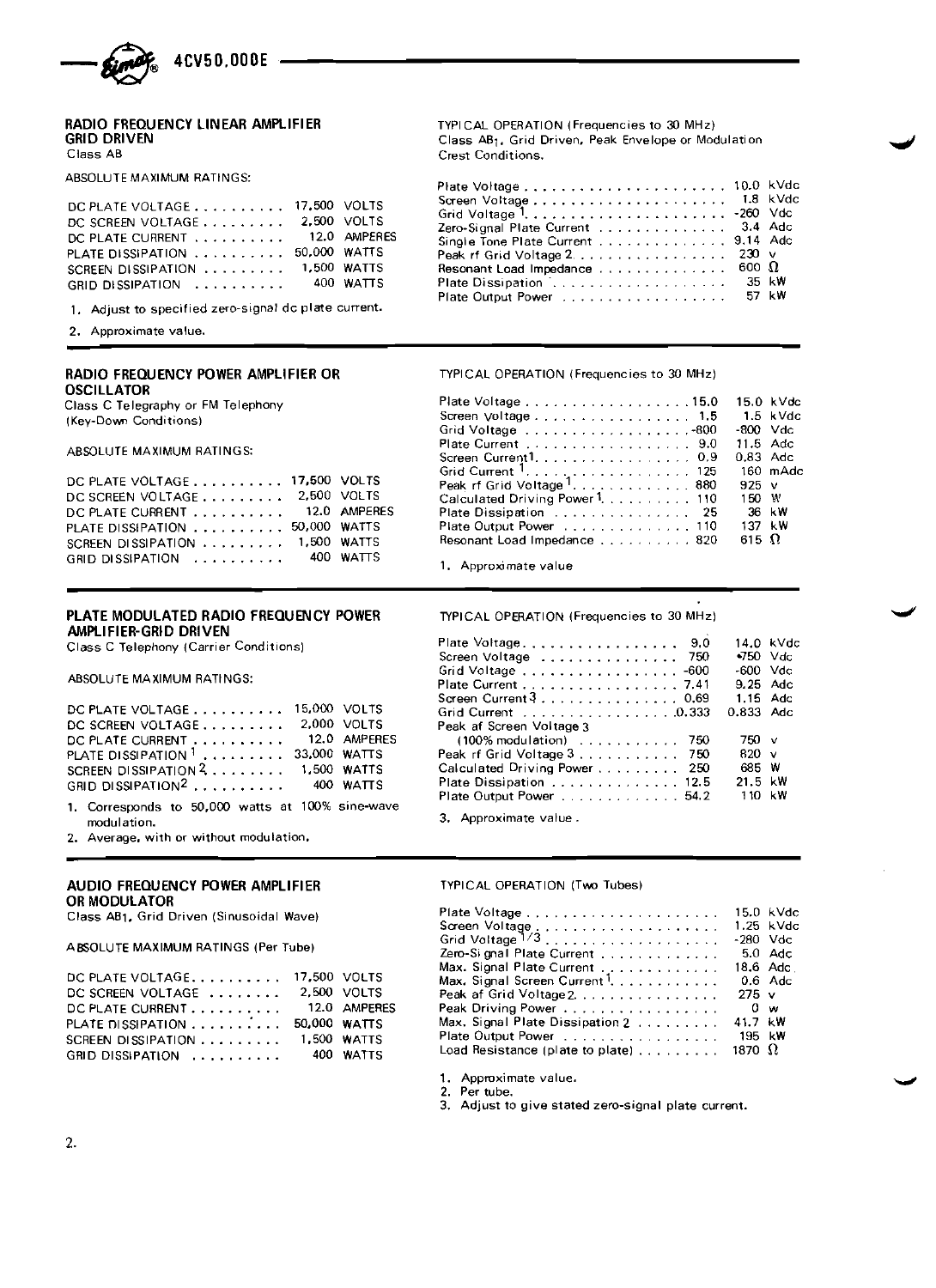

NOTE: TYPICAL OPERATION data are obtained from direct measurement or by calculation from published characterfstic curves. Adjustment of the **rf** grid voltage to obtain the specified plate current at the specified bias. screen and plate voltages is assumed. If this procedure is followed, there will be little variation in output power when the tube is changed, **even** though there **may** be some variation in grid and screen current. The grid and screen currents which result when the desired plate current is obtained are incidental and vary from tube to tube. These current variations cause no difficulty so long as the circuit maintains the correct voltage in the presence of the variations in current. In the case of Class C Service, if grid bias is obtained principally by means of a grid resistor, the resistor must be adjustable to obtain the required bias voltage when the correct rf grid voltage is applied.

| correct if grid voltage is applied.                       |      |           |
|-----------------------------------------------------------|------|-----------|
|                                                           |      |           |
| RANGE VALUES FOR EQUIPMENT DESIGN                         | Min. | Max.      |
| Interelectrode Capacitances (grounded cathode connection) |      | 230 A     |
|                                                           |      | 330 pF    |
|                                                           |      |           |
|                                                           |      | 1.0 $pF$  |
| Interelectrode Capacitances (grounded grid connection)    |      |           |
|                                                           |      | 150 $pF$  |
|                                                           |      | 57.0 $pF$ |
|                                                           |      | $0.5$ pF  |

# **APPLICATION**

### **MECHANICAL**

*MOUNTING* - The 4CV50.000E must be operated with its axis vertical. The base of the tube must be down.

*SOCKET* - The ElMAC sockets type SK-2000 series are recommended for use with the 4CV-50,000E.

*COOLING* - Cooling is accomplished by immersing the anode in the distilled water filled EIMAC boiler. The energy dissipated at the anode causes the water to boil at the surfaces of the anode, to be converted into steam and be carried away to the condenser. The boiling action keeps the anode surfaces at approximately 100°C. In a properly designed boiler-tube system, it is extremely unlikely that the anode surfaces will ever exceed  $110^{\circ}$ C at full dissipation ratings.

The water in the boiler must be maintained at a constant level which may be accomplished automatically in an EIMAC vapor cooling system. Condensate from the condenser is returned to the boiler to maintain a constant coolant level. Any losses or drops'in coolant level are sensed and makeup water enters the boiler from the reservoir. When the proper level is reached the flow from the reservoir is stopped automatically. A switch is energized when the reservoir water level drops to a low level. This switch may be used to shut down the equipment or activate an alarm.

Air cooling of the tube base is required whenever filament voltage is applied. A minimum air flow of 100 cfm should be ducted toward the center of the EIMAC SK-2000 socket from a blower or fan. Pressure drop through the SK-2000 socket is approximately 0.5 inches of water. The air system must be capable of supplying 100 cfm into this head.

The water used as a coolant in the vapor phase cooling system is continuously distilled. It is imperative that the resistivity of the water be maintained above  $200,000$  ohms/cm<sup>3</sup>. The entry of any contaminator to the system must be prevented. The use of any lead bearing alloys such as brass or soft/solder in fabrication of the cooling system must be avoided since steam leaches out the lead, contaminating the coolant.

Suitable materials for a cooling system are copper, hard solder, and polypropylene. Any contamination of the water causes leakage current to flow through the water supply lines to ground. When the resistivity is low this leakage current power will cause boiling in the lines, interfering with the proper operation of the system.

The user must be prepared to flush the system on initial startup to purge any contamination which may have entered the components during shipment or assembly.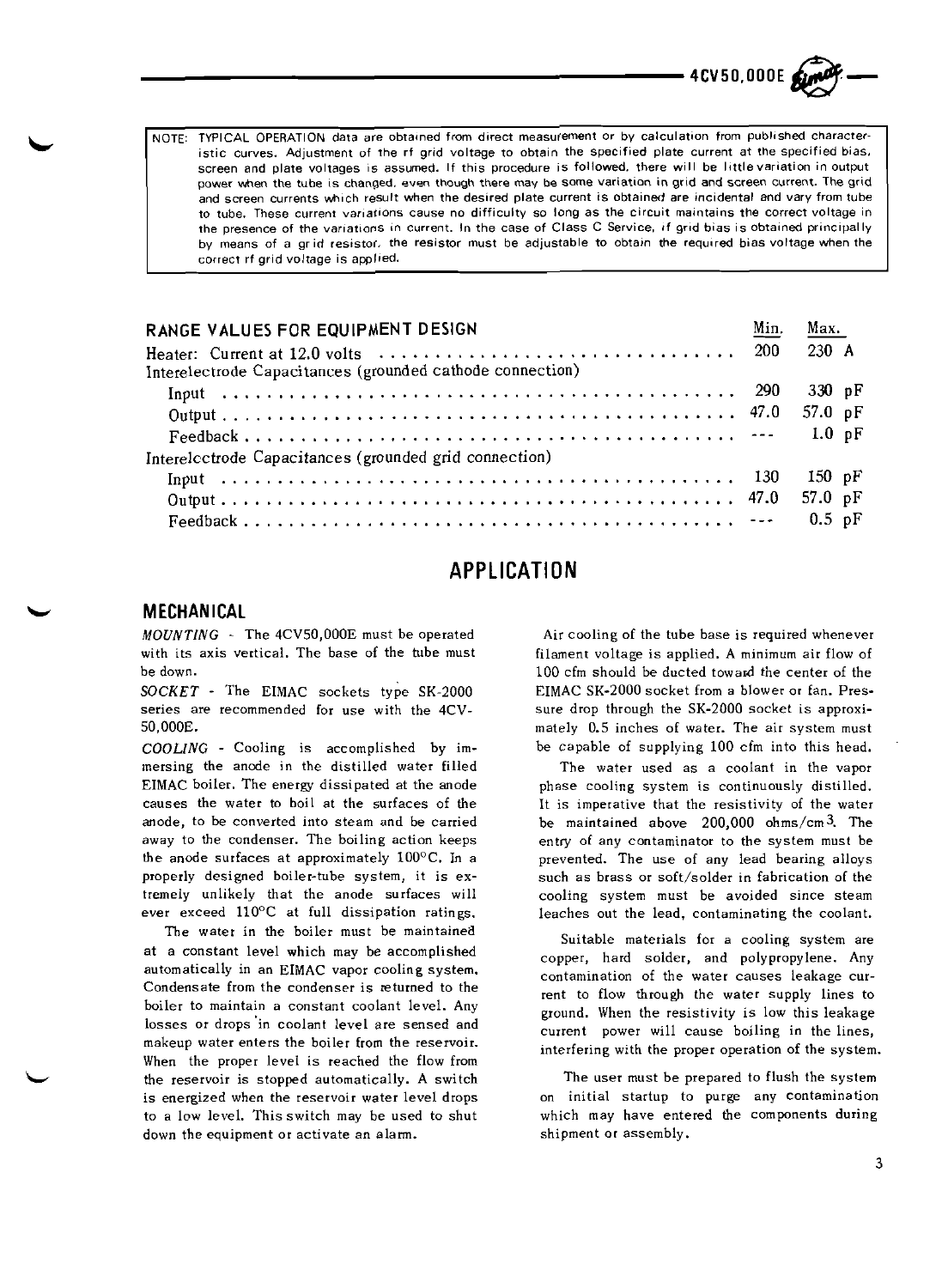

# **ELECTRICAL**

FILAMENT OPERATION - Filament voltage should be measured at the socket with a 1 percent rms responding meter. The peak emission at rated filament voltage of the EIMAC 4CV-50,000E is normally many times the peak emission required for communication service. A small decrease in filament temperature due to reduction of filament voltage can increase the life of the 4CV50,OOOE by a substantial percentage. It is good practice to determine the nominal filament voltage for a particular application that will not adversely affect equipment operation. This is done by measuring some important parameter of performance such as plate current, power output, or distortion while filament voltage is reduced on the 4CV50,OOOE. At some point in filament voltage there will be noticeable reduction in plate current, or power output, or an increase in age slightly higher than the point at which performance appears to deteriorate. This point should be periodically checked to maintain proper operation.

GRID OPERATION - The 4CV50,OOOE control grid is rated at 400 watts of dissipation. Grid dissipation is the approximate product of grid current and peak positive grid voltage.

SCREEN OPERATION - The power dissipated by the screen grid must not exceed 1500 watts. Where no ac is applied to the screen, dissipation is the product of dc screen voltage and dc screen current. With screen modulation the dissipation is dependent on rms screen voltage and rms screen current. Plate voltage, plate load or bias voltage must never be removed while filament and screen voltages are present since the screen dissipation rating will be exceeded. Suitable protective means must be provided to prevent any of these conditions.

The 4CV50,OOOE may exhibit reversed screen current to a greater or lesser degree depending on operating conditions. The screen supply voltage must be maintained constant for any values of negative and positive screen current which may be encountered. Dangerously high plate current may flow if the screen power supply exhibits a rising voltage characteristic with negative screen current. Stabilization may be accomplished with a bleeder resistor connected from screen to cathode, or an electron-tube regulator circuit may be employed in the screen supply. It is absolutely essential to use a bleeder if a series electrontube regulator is employed.

PLATE DISSIPATION - The plate dissipation of 50 kilowatts attainable through vapor cooling provides **a** large margin of safety in most applications. The rating may be exceeded for brief periods during tuning. When the 4CV50,OOOE is used as a plate-modulated **rf** amplifier, plate dissipation under carrier conditions is limited to 33,300 watts.

HIGH VOLTAGE - Normal operating voltages used with the 4CV50,OODE are deadly, and the equipment must be designed properly and operating precautions must be followed. Design all eequipment so that no one can come in contact with high voltages. All equipment must include safety enclosures for high-voltage circuits and terminals, with interlock switches to open primary circuits of the power supply and to discharge high-voltage condensers whenever access doors are opened. Interlock switches must not be bypassed or "cheated" to allow operation with<br>access doors open. Always remember that HIGH<br>VOLTAGE CAN KILL. access doors open. Always remember that HIGH

X-RADIATION - High-vacuum tubes operating at voltages higher than 10 kilovolts produce progressively more dangerous X-ray radiation as the voltage is increased. The 4CV50,000E, operating at its rated voltages and currents, is a potential X-ray hazard. Only limited shielding is afforded by the tube envelope. Moreover, the X-ray radiation level can increase significantly with aging and gradual deterioration, due to leakage paths or emission characteristics as they are affected by the high voltage. X-ray shielding must be provided on all sides of tubes operating at these voltages to provide adequate protection throughout the tube's life. Periodic checks on the X-ray level should be made, and the tube should never be operated without adequate shielding in place when voltages above 10 kilovolts are in use. Lead glass, which attenuates X-rays, is available for viewing windows. If there is any doubt as to the requirement for or the adequacy of shielding, an expert in this field should be contacted to perform an X-ray survey of the equipment.

Operation of high-voltage equipment with interlock switches "cheated" and cabinet doors open in order to be better able to locate an equipment malfunction can result in serious X-ray exposure.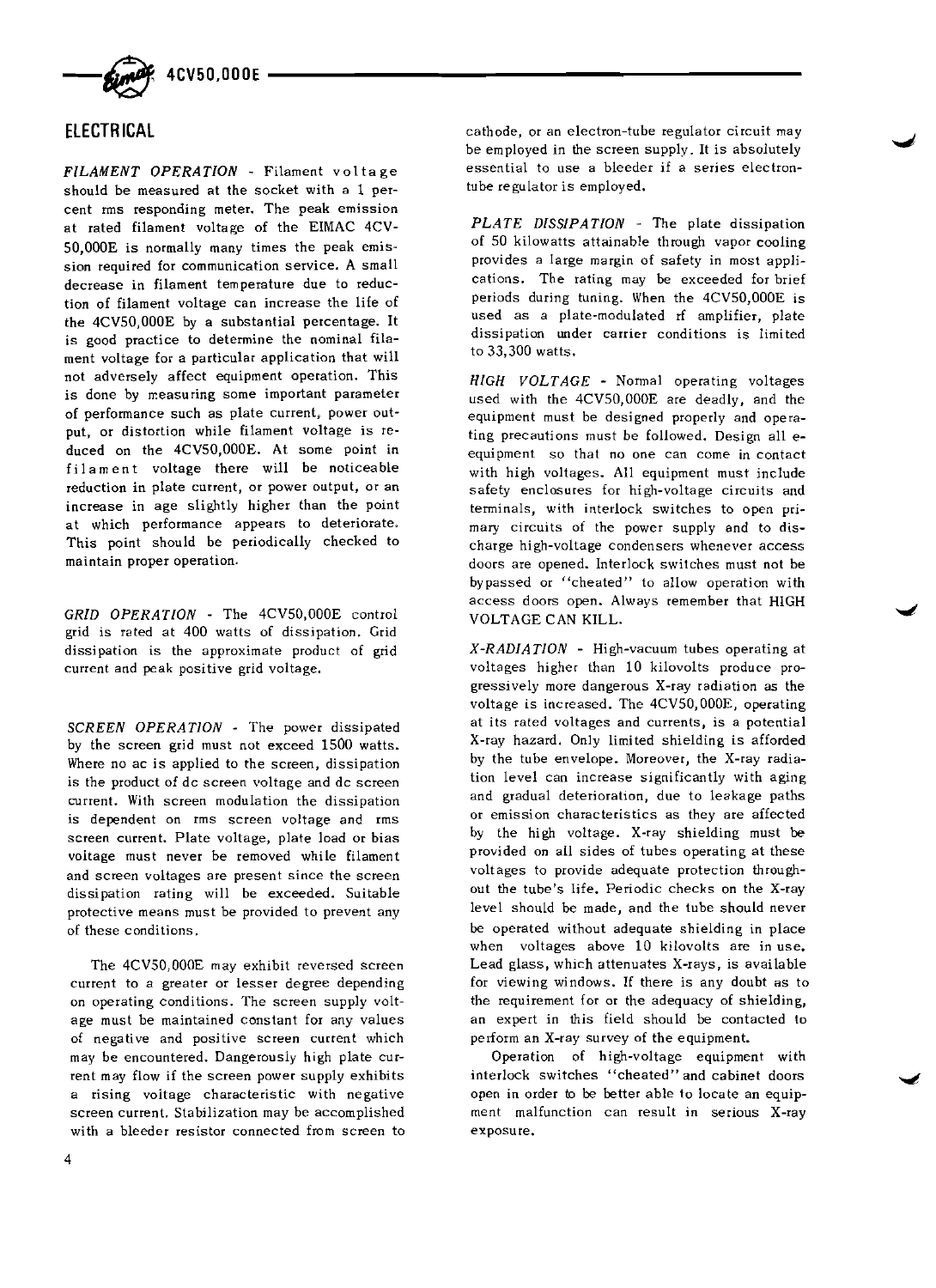



RADIO FREQUENCY RADIATION - Avoid exposure to strong rf fields even at relatively low frequency. Absorption of rf energy by human tissue is dependent on frequency. Under 30 MHz, most of the energv will pass completely through the human body with little attenuation or heating effect. Public health agencies are concerned with the hazard, however, even at these frequencies, and it is worth noting that some commercial dielectric heating units actually operate at frequencies as low as the 13 and 27 MHz bands.

> Many EIMAC power tubes, such as the 4CV-50,00OE, are specifically designed to generate or amplify radio frequency power. There may **be** a relatively strong rf field in the general proximity of the power tube and its associated circuitry-- the more power involved, the stronger the rf field. Proper enclosure design and efficient coupling of rf energy to the load will minimize the rf field in the vicinity of the power amplifier unit itself.

FAULT PROTECTION - In addition to normal plate overcurrent interlock, screen current interlock, and coolant flow interlock, it is good practice to protect the tube from internal damage which could result from occasional plate arcing at high anode voltages.

In all cases some protective resistance, 5 ohms to 25 ohms, should be used in series with the tube anode to absorb power supply stored energy in case a plate arc should occur. If power supply stored energy exceeds  $\sharp$ 50 watt seconds, some form of electronic crowbar which will discharge power supply capacitors in a few microseconds following indication of start of a plate arc is recommended.

SPECIAL APPLICATION - If it is desired to operate this tube under conditions widely different from those listed here, write to Application Engineering, Power Grid Tube Division, ElMAC Division of Varian, 301 Industrial Way, San Carlos, California 94070, for information and recommendations.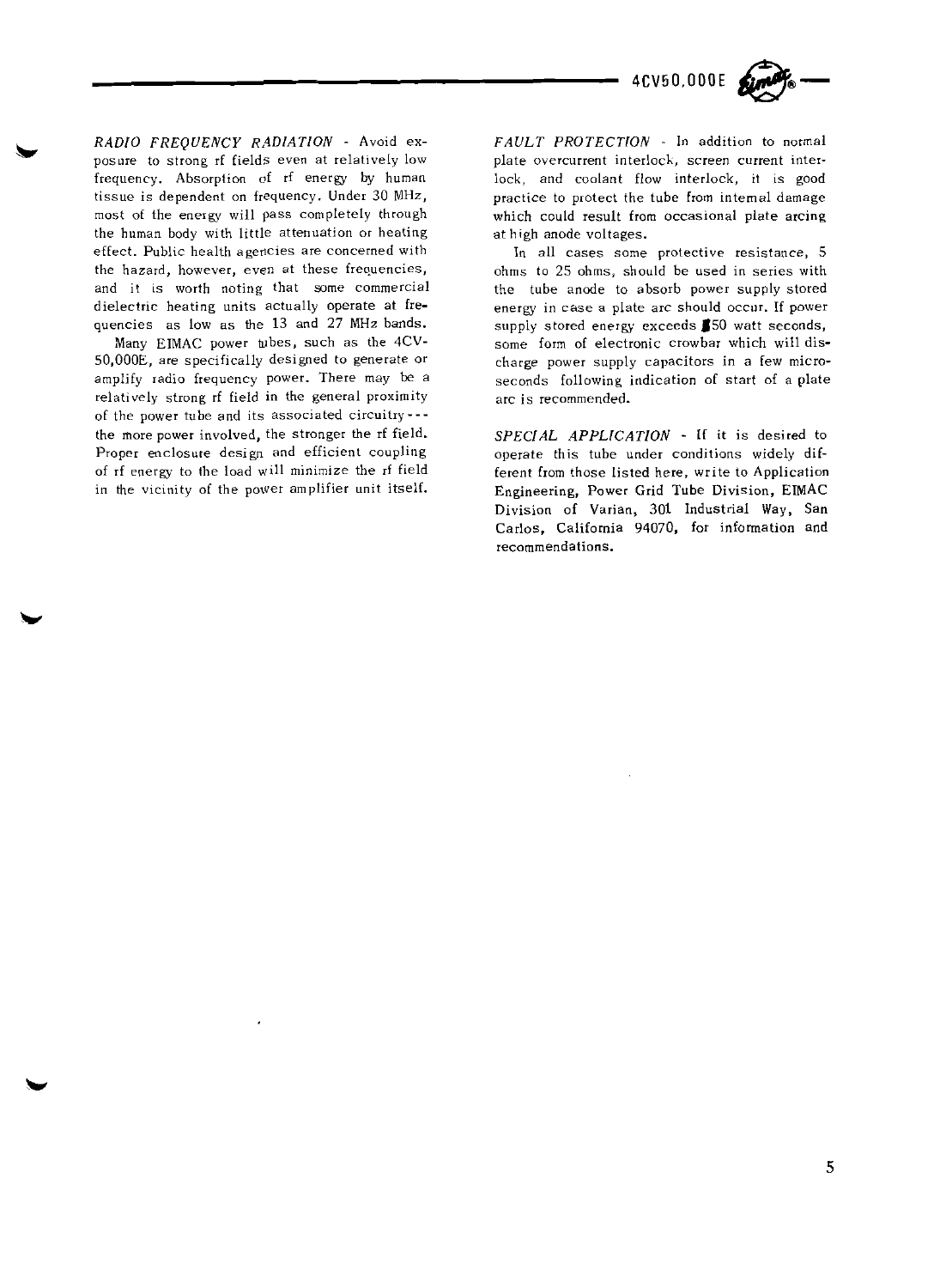

**PLATE VOLTAGE (KV)** CURVE **#3993** 

4CV50,000E